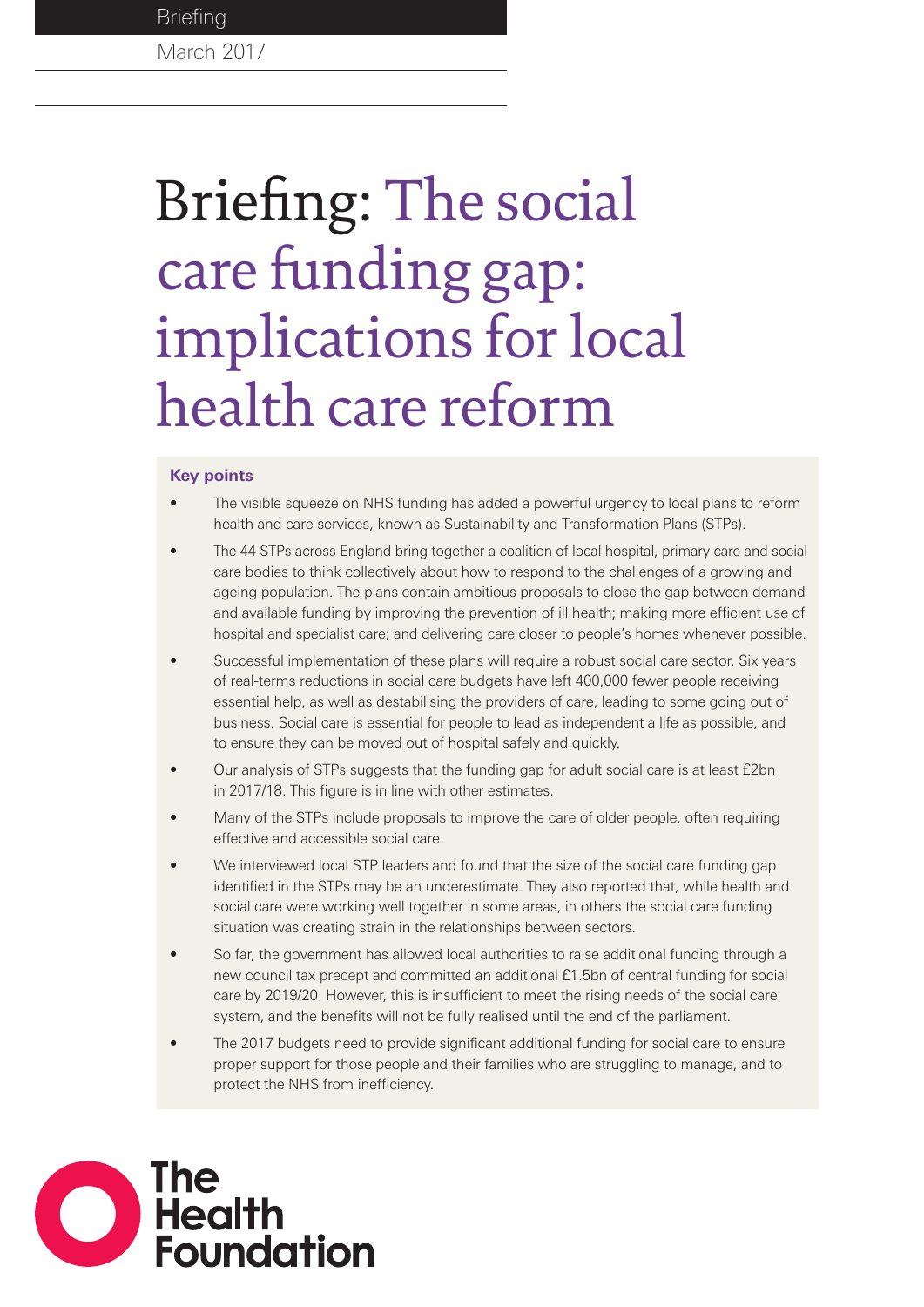# Introduction

The financial pressures being experienced by the NHS in England are severe and mounting. More than half of NHS trusts are in the red and NHS providers are forecasting a total overspend of £873m<sup>\*</sup> for 20[1](#page-13-0)6/17.<sup>1</sup> For the public, the collision of rising need and stagnating funding is now clearly visible in overloaded emergency departments, cancelled operations and longer waits for treatment across England.

As NHS hospitals and other providers grapple with the challenge of keeping front-line services running, the government is hoping that Sustainability and Transformation Plans (STPs) – local reform plans designed by the leaders of hospitals, local authorities and other NHS bodies – will create a less turbulent and more sustainable path for health and care services in the future. The 44 STPs are moving towards implementation across England and are designed to restore financial balance to the NHS at the same time as improving care. The plans contain ambitious proposals to improve services, including prevention of ill health, more care closer to people's homes and more efficient use of hospital services.<sup>[2](#page-13-1)</sup>

Central to these plans is the idea that local health and social care organisations think collaboratively about their budgets and the services they offer to their populations. But there is an imbalance at the heart of the STPs: the scale and impact of the cuts to social care services, particularly for older people.

This briefing offers an analysis of the size of the gap in social care funding through the lens of the STPs, and sets out the implications of this for health and care reform plans if the social care funding gap is not adequately filled.

Please note: All financial data in this briefing have been adjusted to 2016/17 prices using HM Treasury's gross domestic product (GDP) deflators published on 6 January 2017.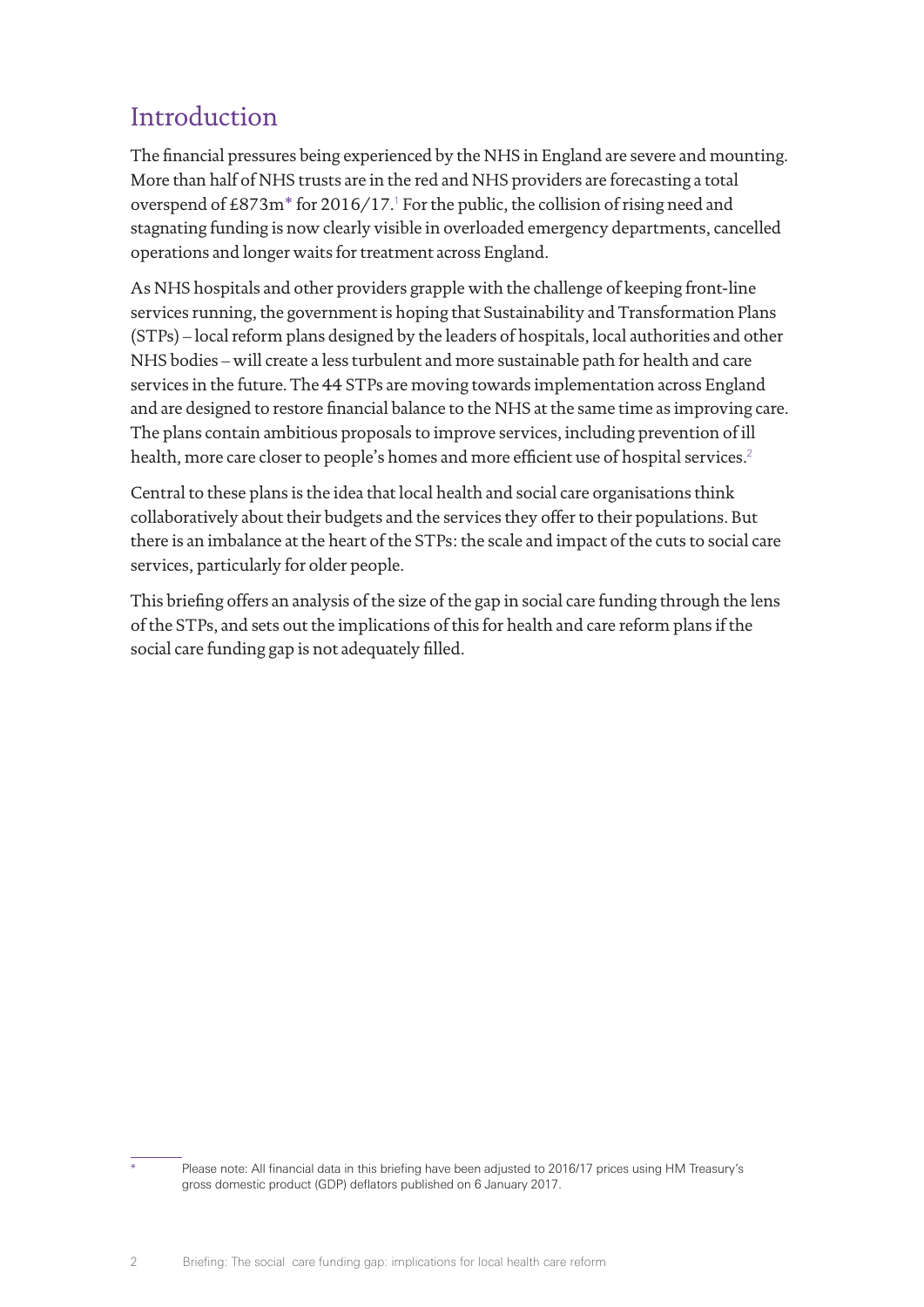# What's happened to social care?

For hundreds of thousands of people, social care – help with everyday tasks of living – has a vital but unsung role. It keeps people independent in their own homes for longer, can help them regain their independence after illness and, where home is no longer an option, residential-based social care provides a safe place for people to live.

Social care for both working age and older people has been under financial pressure in recent years, but some of the biggest reductions have been made to the support for older people, those on low incomes and those with high care needs. For these groups, funding has been dropping steadily since 2010.<sup>[3](#page-13-2)</sup> Public spending by local authorities on adult social care has fallen for six consecutive years, and by 9% in real terms between 2009/10 and 2014/15.[4](#page-13-3) Over 400,000 fewer older people were able to access publicly funded social care in 2014/15 compared to 2009/10 – a drop of 26%. In 2015/16, the number of people aged 65 and over living in England increased by 2% (around 170,000 people), yet the number of them receiving social care has fallen by 2%, with around 12,000 fewer older people accessing long-term support in 2015/16 than in 2014/15.

For people no longer eligible for publicly funded social care, this means managing on their own – using their own money or family and friends for help, or in worst cases, receiving no support at all. The percentage of people whose family is buying additional care or support privately increased from 9.[5](#page-13-4)% to 10.4% between 2014/15 and 2015/16.<sup>5</sup> In addition to fewer people receiving care, reduced funding is also impacting on the nature of care provided to those still in the system. The dwindling number of people getting publicly funded help often experience shorter visits from care workers and need to pay higher contributions or 'top-up fees' from their own resources.<sup>[6](#page-13-5)</sup> As local authorities have tried to focus spending on the most vulnerable, there have been deep cuts to community services – such as transport and social activities – that play an important role in preventing isolation and related ill health.<sup>[7](#page-13-6)</sup> At the same time, NHS services that aid people living in their own home have been reduced; for example, the number of district nurses fell by 44% between 2009 and 2016. $8$  The recent national audit of intermediate care also suggests that current spending on intermediate care is around half what is needed to meet demand.<sup>[9](#page-13-8)</sup>

This unmet need has enormous costs, both human and financial, for individuals and their families and carers. In addition, it is not evenly distributed across the population (see Figure 1 overleaf), with the gap between need for and receipt of help with activities of daily living (ADLs) being far greater among those in the lowest income bracket (the bottom third) than those in the highest. Furthermore, this gap has been rising for those with the lowest incomes, and falling for those with the highest incomes.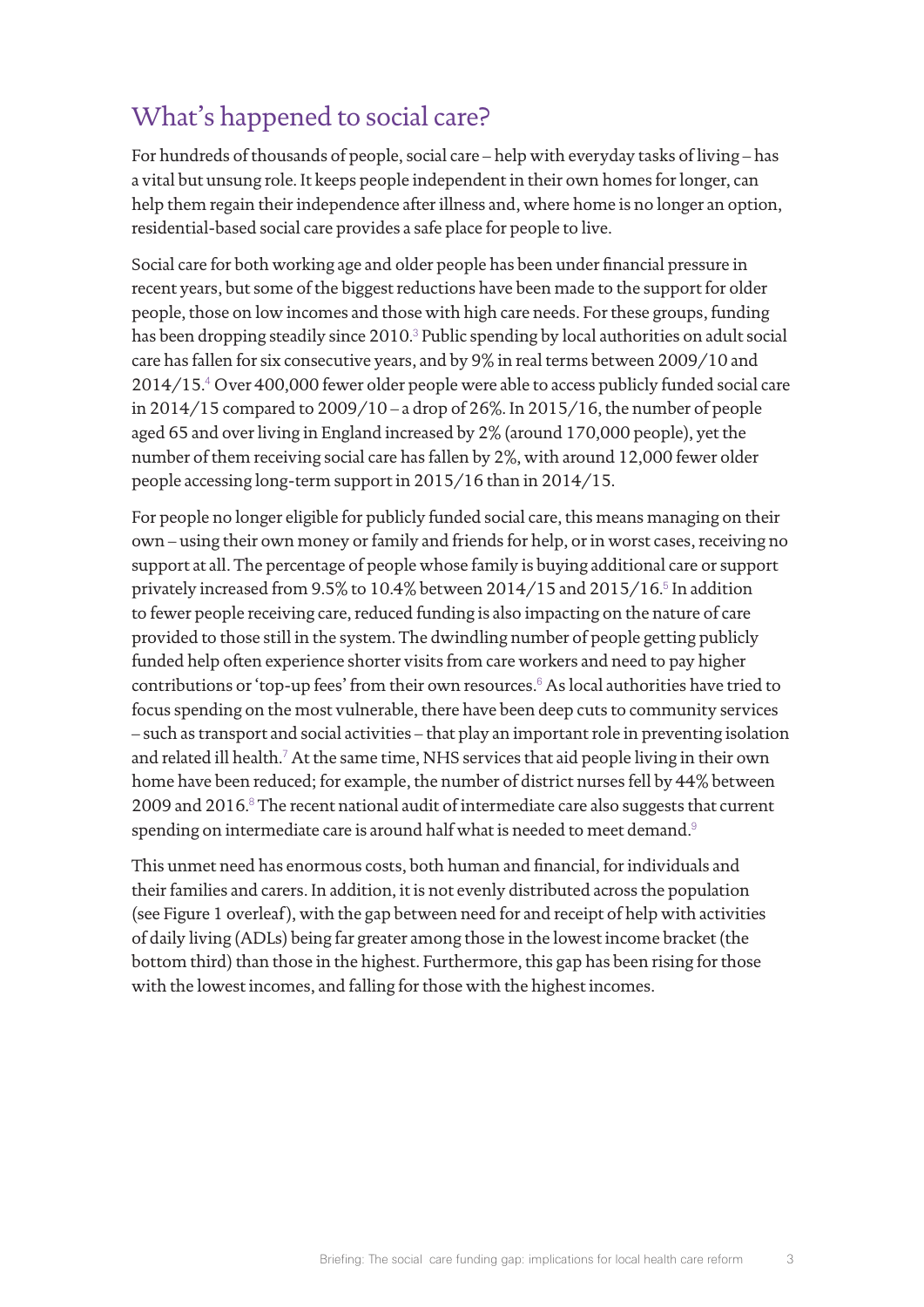

### **Figure 1: Change in gap between need for and receipt of help with activities of daily living (ADLs), 2011–2014**[10](#page-13-9)

Note: Activities of daily living include eating, bathing, dressing. Figures may not sum due to rounding.

The cuts to social care have also had profound impact on the providers of social care – both those running residential care homes and those providing care in people's own homes. Many local authorities have been forced to manage the cuts to their own budgets by reducing the fees paid to social care providers. This has led to many providers passing on higher costs to people who pay for their care privately, as well as taking on rising levels of debt, with some providers going out of business.<sup>[11](#page-13-10)[,12](#page-13-11)</sup>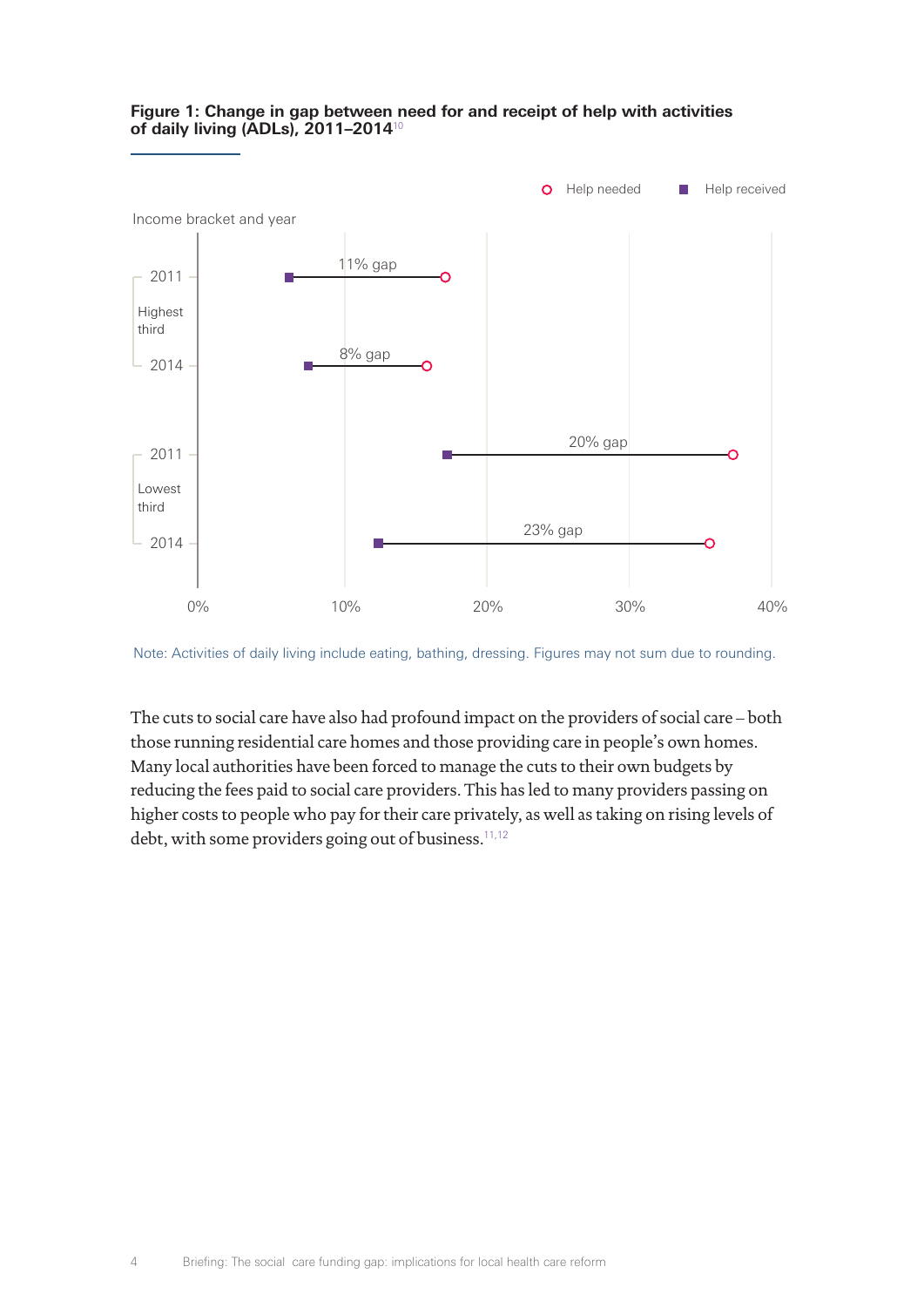# How has the government responded to the social care problem?

The following sources of additional funding for social care were announced in the 2015 Spending Review:[13](#page-13-12)

- A social care precept that enables local authorities to increase council tax by up to 2% a year between 2016/17 and 2019/20 to raise funds for social care.
- An 'improved' Better Care Fund (BCF), including an additional £1.5bn a year in cash terms (£1.4bn in real terms) provided by 2019/20. However, this will not begin to come through until next year, with £105m provided in 2017/18 and the full amount of £1.5bn not delivered until 2019/20.

The 2015 Spending Review also set out plans for significant reform of local government finance: grant funding for local authorities is being reduced by £6.1bn by 2019/20, but local government will be able to retain all income generated locally from business rates. However, this policy has potential implications for equity, with wide disparities across the country in the ability of local authorities to generate income from business rates. This is particularly important given the inequalities in unmet need for social care, as those areas with least potential to raise funding are likely to be those with the most unmet need. Some of this disparity will be rebalanced by targeting the new BCF funding where need is highest, although the full benefit of this will not be realised until 2019/20.[14](#page-13-13)

The provisional local government finance settlement for 2017/18, announced in December 2016, included further measures impacting on social care funding. These are:

- increased flexibility of the social care precept to enable councils to bring some of the funding forward by raising council tax by up to 3% in 2017/18 and 2018/19 (on the condition that there is no further increase in 2019/20)
- a new one-off grant for adult social care providing £240m to local authorities in 2017/18.\*

In 2016/17 all but eight councils raised additional funding for social care through the precept.[15](#page-13-14) The Local Government Association (LGA) reported that 147 out of 151 councils in England are expected to levy the 3% precept in 2017/18. This is expected to raise £543m for social care. However, the 'national living wage' will rise to £7.50 an hour in April 2017 and this will increase costs for social care providers. The LGA estimates the living wage will add £970m to the yearly cost of publicly funded social care in England.<sup>[16](#page-13-15)</sup>

Between 2014/15 and 2020/21 social care funding is estimated to increase by around 1% a year in real terms,<sup>[4](#page-13-3)</sup> assuming that councils also take advantage of the full 3% precept in 2018/19, thus halting the trend of previous funding cuts between 2009/10 and 2014/15. However, the pressures on social care services are rising – partly from increasing need as the population ages but also as costs increase from the 'national living wage'. This represents significant challenges for social care providers, whose financial model can be very fragile. Research suggests that pressures on the service are increasing by over 4% a year above inflation – three times the rate of funding growth.

This funding is redirected from the New Homes Bonus, so it does not represent additional funding for local authorities.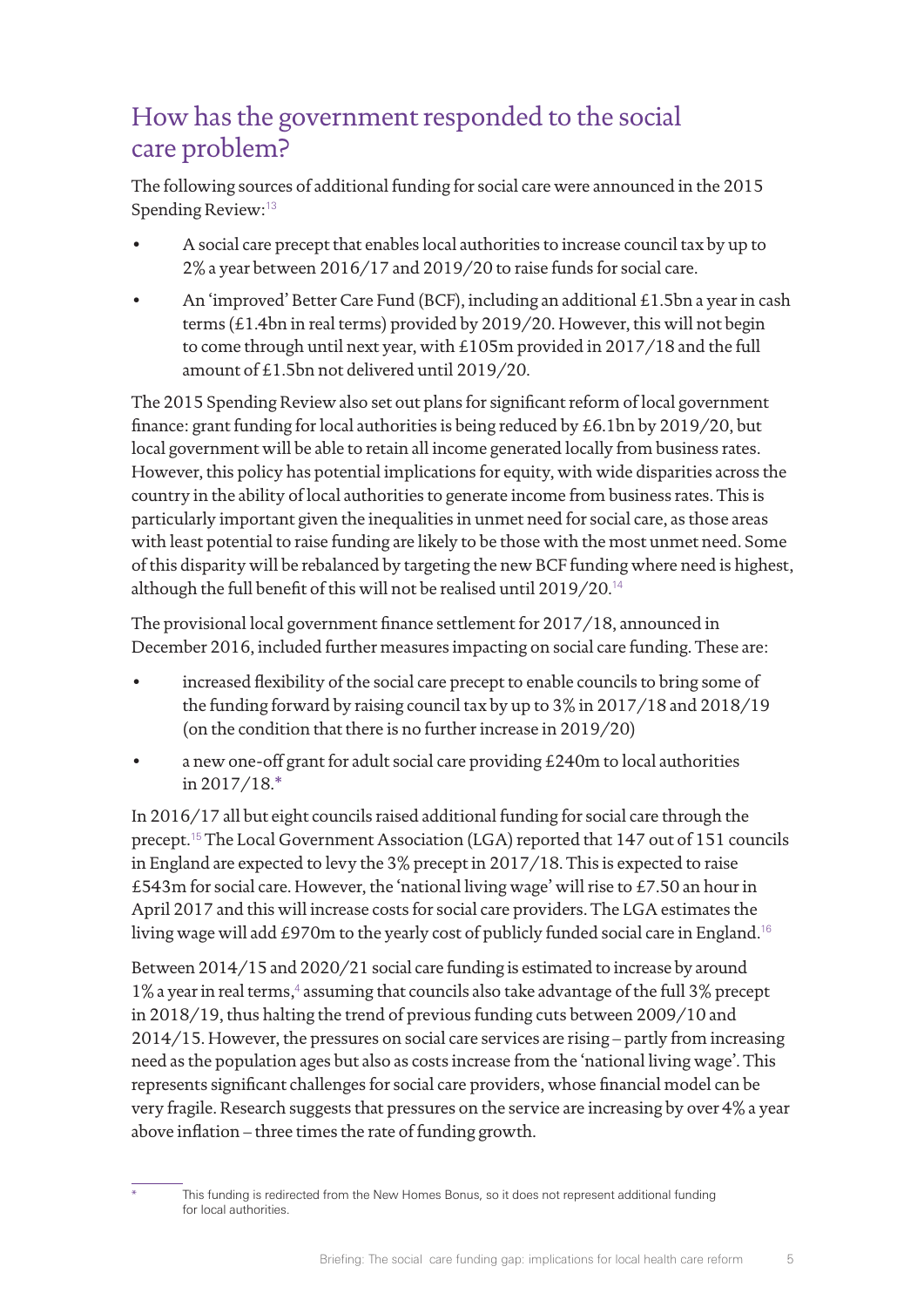# Will the new money be enough to fill the social care funding gap?

A number of organisations have estimated the potential funding gap for social care. However, these are estimates for England as a whole. There are 44 STP areas (footprints) within England and each has produced a plan with the aim of improving health care, based on the specific needs of their area. These plans include measures to integrate health and social care. Although STPs were not required to include information on the social care gap and interventions to address this gap, 25 of the 44 STPs have quantified a social care funding gap. These estimates are based on local analysis of the needs for social care based on the communities served, the local social care market and the changes planned to the health service. We have extrapolated these estimates to produce a total for the social care funding gap for England. STPs are publicly available from NHS England.[17](#page-13-16) The sum of the estimates reported by the 25 STPs who identified a gap, and estimates extrapolated for England as a whole, are shown in Table 1.

We calculated the populations for the estimates reported by STPs using Office for National Statistic[s population projections by local authority,](https://www.ons.gov.uk/peoplepopulationandcommunity/populationandmigration/populationprojections/datasets/localauthoritiesinenglandz1) linked to STPs by local authority codes.

We calculated the extrapolated figures in two ways:

- population mean gap per head for people aged 18 and over\*
- population median† gap per head to account for outliers.

Both methods estimate that the social care funding gap is expected to increase from around £2bn in 2017/18 to over £4bn in 2020/21. Full details of our methods are available in the accompanying technical appendix.‡

| Table 1: Social care funding gap for England, extrapolated from estimates reported |  |  |
|------------------------------------------------------------------------------------|--|--|
| by 25 STPs, real terms (2016/17 prices)                                            |  |  |

|                                                                                               | 2017/18       | 2020/21 |
|-----------------------------------------------------------------------------------------------|---------------|---------|
| Social care funding gap in 25 STPs                                                            | f1.2bn        | f2.5bn  |
| Estimated social care funding gap for England using the<br>population mean (2016/17 prices)   | $f$ 2 1 $h$ n | f4.4bn  |
| Estimated social care funding gap for England using the<br>population median (2016/17 prices) | f2.0bn        | f4.4bn  |

These figures were extrapolated to the whole population of adults in England (aged 18+) using the following formula for the mean population value estimates:

*Extrapolated (Value of social care gap as reported by 25 STPs \* adult population of all 44 STPs)* **<sup>=</sup>** *social care gap*

*Adult population of 25 STPs who reported gap*

<sup>†</sup> Median population estimates were calculated by ranking STPs and their respective populations by the size of reported social care funding gap and calculating the cumulative population. Where the median person fell, the gap value from this STP was multiplied by the total population of adults in England to extrapolate the funding gap.

<sup>‡</sup> Available from www[.health.org.uk/social-care-and-STPs](http://www.health.org.uk/social-care-and-STPs)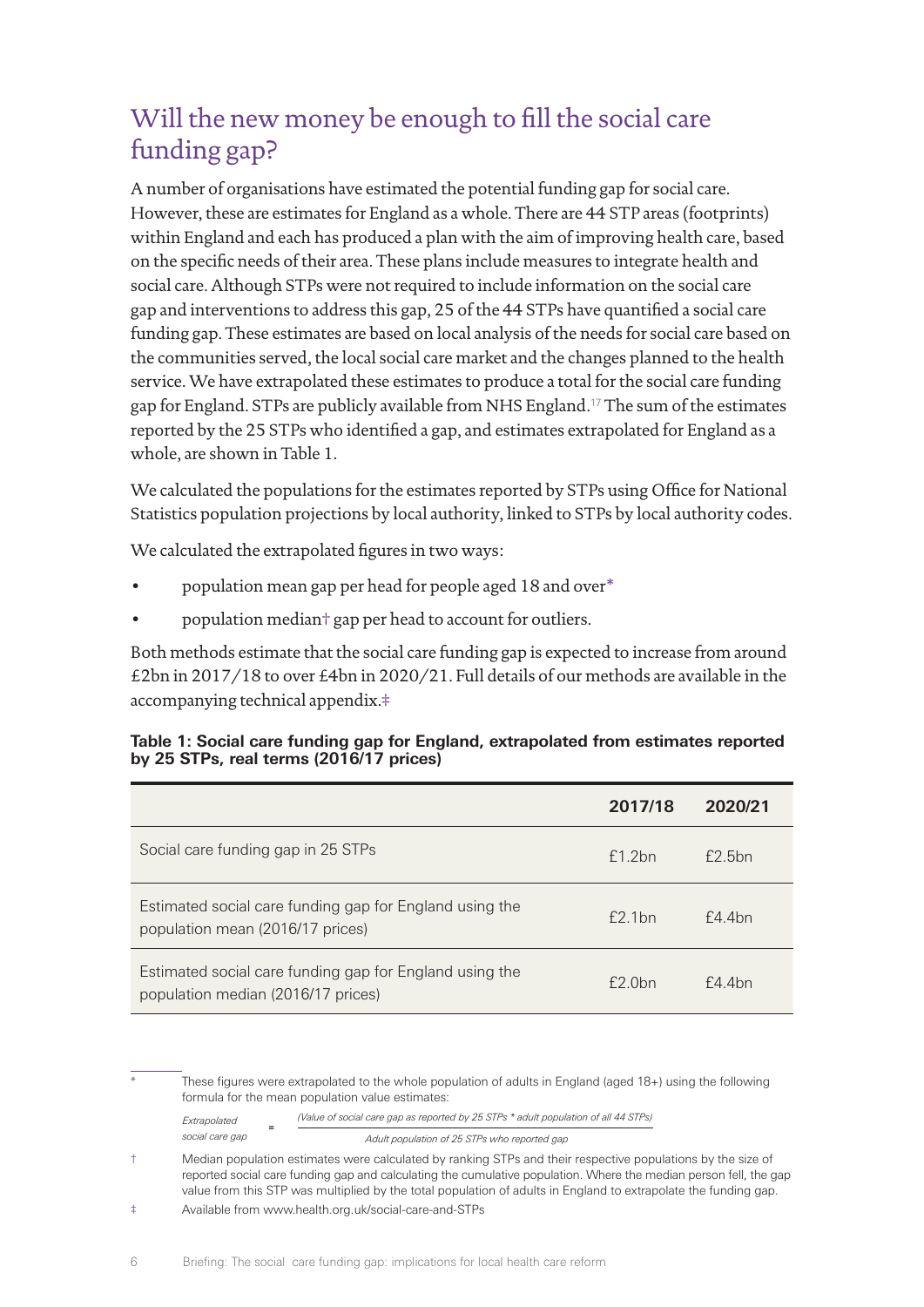To measure how representative these 25 STPs are of all 44 STPs, we tested for differences in indicators related to the social care funding gap.\* We explored three measures of need: the number of low income pensioners, the number of pensioners who had health issues that made them eligible for the attendance allowance benefit, and the number of pensioners living alone. We also examined whether the STPs reporting a social care funding gap had lower spending on social care, a different pattern of delayed transfers of care from hospital (DTOCs), or the ability to raise funds through the social care precept in 2016/17. Crucially, there were no statistically significant† differences across any of these indicators for local authorities in STPs who reported a gap, compared to those who did not. We therefore concluded that the 25 STPs reporting a gap are broadly representative of the whole of England, allowing us to extrapolate a total estimated gap.

It is important to note that this estimated figure is not necessarily calculated using a consistent approach across all STPs. However, the estimate from this analysis – around £2bn for 2017/18 – is broadly consistent with other estimates of the gap. For example, a November 2016 briefing by the Health Foundation, Nuffield Trust and The King's Fund estimated a gap of £1.9bn for 2017/18, rising to £2.3bn by the end of this parliament.<sup>[4](#page-13-3)</sup>

Table 2 shows a number of estimates of the scale of the funding challenge facing adult social care, with a gap ranging from £1.6bn to £1.9bn for 2017/18. Even the most optimistic of the estimates represents a funding gap of one-tenth of the current budget.

| <b>Source</b>                                                                     | 2015/<br>16 | 2016/<br>17 | 2017/<br>18 | 2018/<br>19 | 2019/<br>20 | 2020/<br>21 | 2021/<br>22 |
|-----------------------------------------------------------------------------------|-------------|-------------|-------------|-------------|-------------|-------------|-------------|
| Health Foundation,<br>The King's Fund and<br>Nuffield Trust <sup>4</sup>          |             |             | f1.9bn      |             | E2.3bn      |             |             |
| ADASS <sup>18</sup>                                                               |             | f1.4bn      | f1.6bn      | f1.4bn      | f1.1bn      |             |             |
| <b>Local Government</b><br>Association (LGA,<br>$2016$ <sup>19</sup> (cash terms) |             |             |             |             | E2.6bn      |             |             |

**Table 2: Estimates of the funding gap for adult social care – people aged 18 and over unless specified**

As it was not mandatory for STPs to report their funding gaps, information on the methodology of calculating the gaps was not reported. We have therefore taken these figures at face value, and they should therefore be treated with caution.

<sup>†</sup> With 5% confidence – see technical appendix for more detail: www.[health.org.uk/social-care-and-STPs](http://www.health.org.uk/social-care-and-STPs)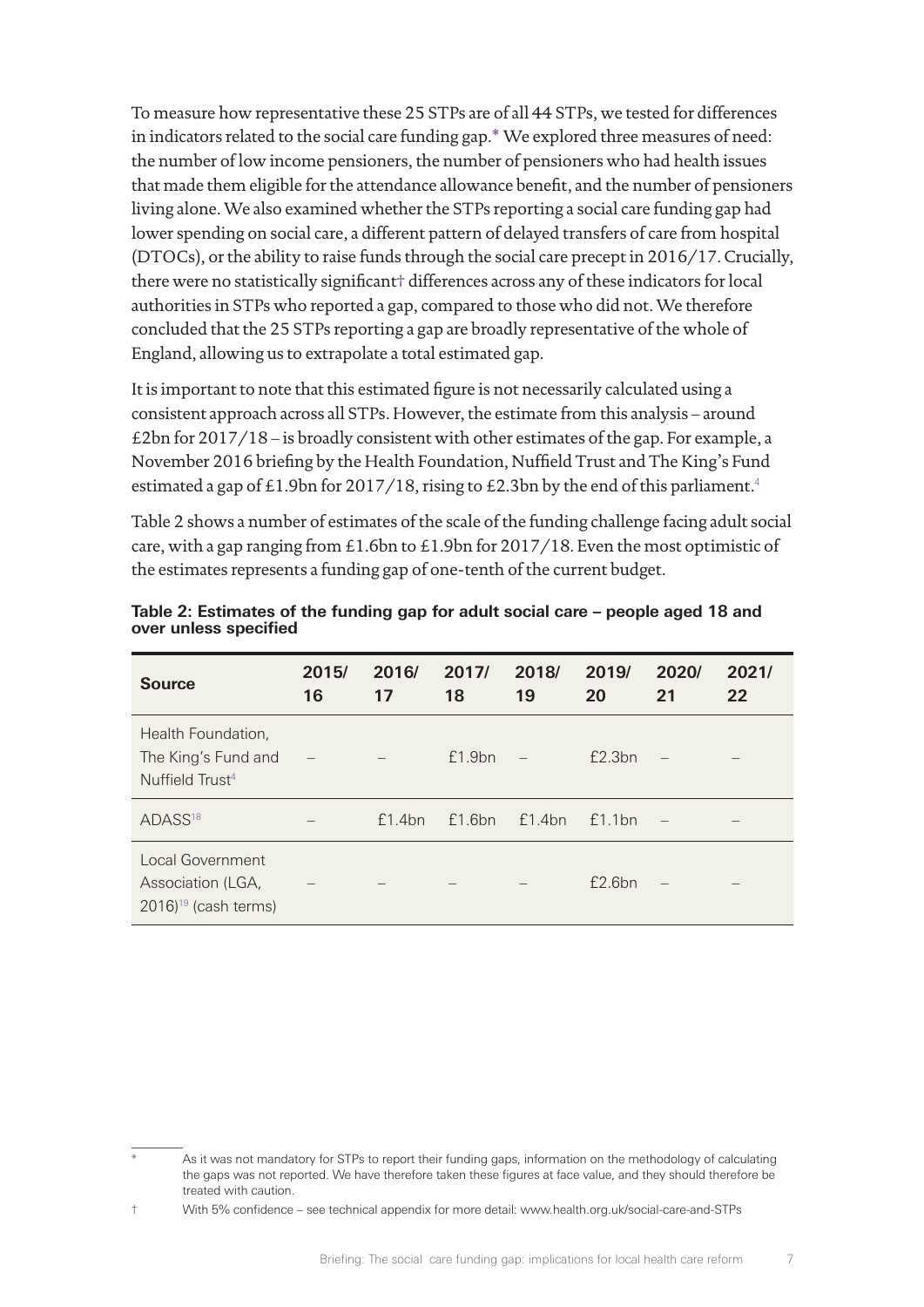These estimates are based on maintaining the current threshold and quality of service. They don't include additional cost pressures from addressing the backlog of needs among people who previously would have been eligible for care. Nor do they account for additional investment that may be required to stabilise the current system, which is seeing more providers struggle to offer services at prices paid. They also don't reflect new ways of meeting the needs of older people by bringing together health and social care. However, this is at the heart of many STPs, building on the vision for the health and care system set out in the NHS's *Five year forward view*. [20](#page-13-19)

In 2020/21, the funding gap for social care in England, based on the estimates provided by the 25 STPs, would rise to £4.4bn (in 2016/17 prices). This is higher than other estimates for the period, which are closer to around half of this value (see Table 2). It is important to note that the methodology for calculating the gap may not be consistent across all STPs. For example, we have not been able to determine the extent that additional funding from the social care precept and costs from the new living wage have been included. Equally, we are unable to determine whether the estimates by STPs include additional investment for unmet need, or to stabilise current providers who are struggling to meet cost pressures. These factors may explain the higher estimate.

Of the 25 STPs who reported a social care funding gap, 18 also suggested that a potential £1.1bn of offsetting savings may be achieved for social care by 2020/21. If offsetting efficiencies of a similar magnitude were possible across all 44 STPs, then a best-case scenario might see the total social care funding gap fall to £1.5bn by 2020/21. However, it is important to note that: we do not know the extent to which these savings would require additional investment in other services; some of these efficiencies might be double counting income measures such as the precept; and it is not certain whether achieving savings of this scale is possible within three years. In addition, even this best-case scenario represents a funding gap worth around £1 in every £10 currently spent on adult social care.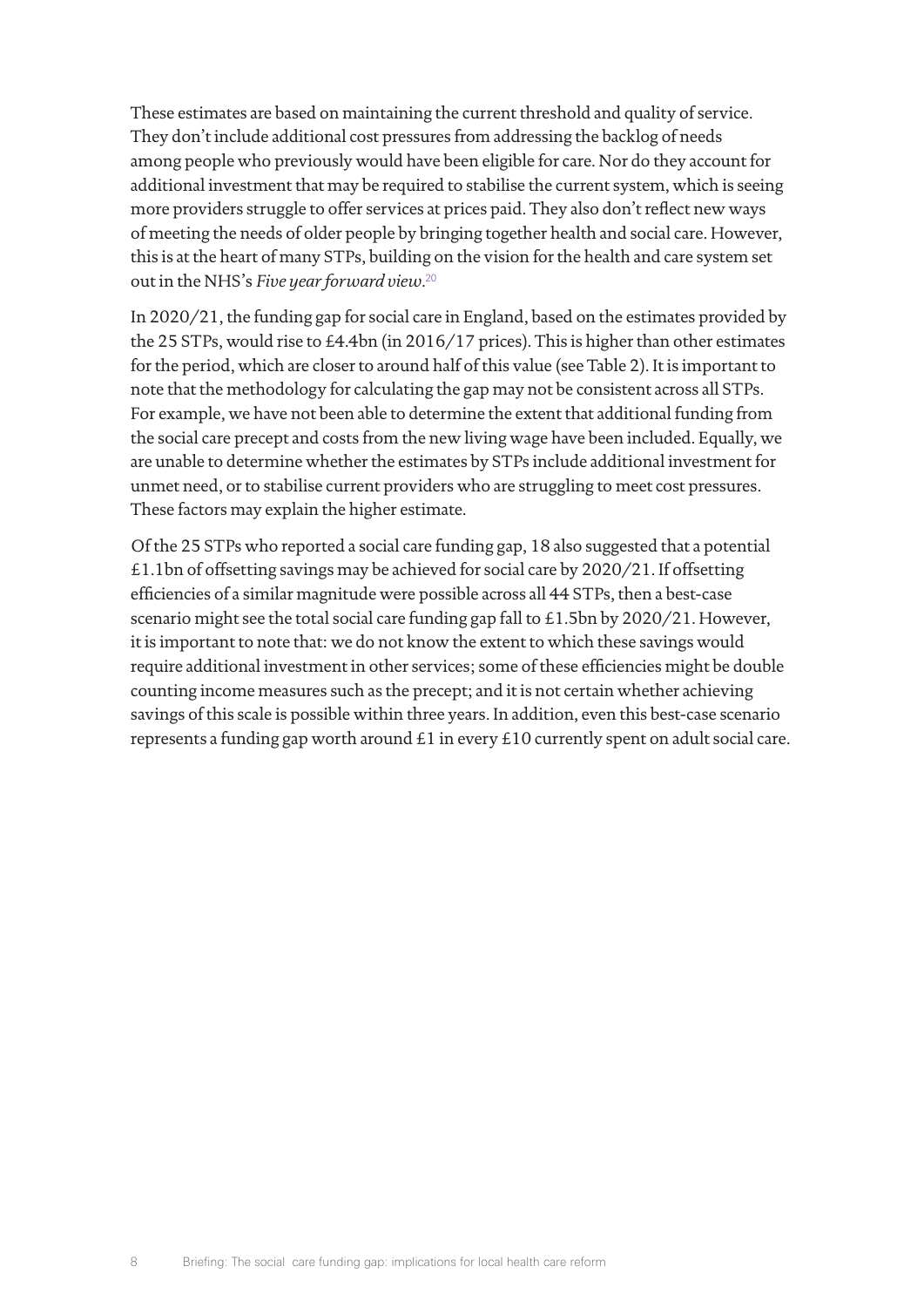# What is the impact of the social care funding gap on plans for local health and care reform?

To understand the implications of the social care funding gap on the new models of care and plans for local health and care reform, we reviewed a sample of the STPs that estimated a funding gap for social care. We also conducted interviews with senior STP health and social care leaders. We selected interviewees to reflect a range of geographies and both high and low levels of detail on social care within their STPs, as well as high and low levels of delayed transfers of care (DTOCs). In this section we include a selection of quotes from interviewees.

### **The importance of social care to STPs**

One common aim of STPs is to reduce demand on an overstretched acute sector and find other ways to support people in their own homes or outside hospital. For older people, who are increasingly likely to have care needs, any solutions are likely to involve social care services. In turn, these will depend on a healthy social care market with a strong workforce.

'Our entire system is predicated on the ability to move people efficiently and effectively through a care system. Without a core strong social care system, that becomes nigh-on impossible.'

Despite this, only 25 of the 44 STPs formally state their social care funding position. Given that the plans were devised by the NHS, rather than by branches of government responsible for social services, this is perhaps not entirely surprising. Just four of the 44 original STP leads were from local authority/social care and some local authorities' discontent with the process was made visible by the premature leaking of plans in autumn 2016.[21](#page-13-20)

But where STPs directly discuss social care, the lack of funding is seen as a key risk to the plans to reform the health and care system. These include risks to hospital efficiency through DTOCs and potentially avoidable emergency admissions to hospital. Risks to new models of care also arise because the precarious state of the social care provider market is threatening plans to support people in non-hospital, lower cost environments.

## **What would investment in social care deliver?**

Delivering the ambitions of the *Five year forward view* requires fundamental changes to the way services are provided. STPs are central to doing this and social care involvement is essential if they are to succeed. New models of care need to be created that cross traditional organisational boundaries and focus on preventing ill health and deterioration of illness, delivering care closer to people's homes and streamlining hospital services. The ambition in many STP areas is for health and social care providers to come together to deliver such services under one capitated budget (budget per head of population).

The STPs include projects to transform services by bringing health and social care teams together to provide services across their geographical footprint. These are based on best practice both in the UK and internationally and aim to shift focus from care being provided unnecessarily in hospitals towards supporting citizens in the community (see Table 3). We also heard discussion of these approaches in our interviews.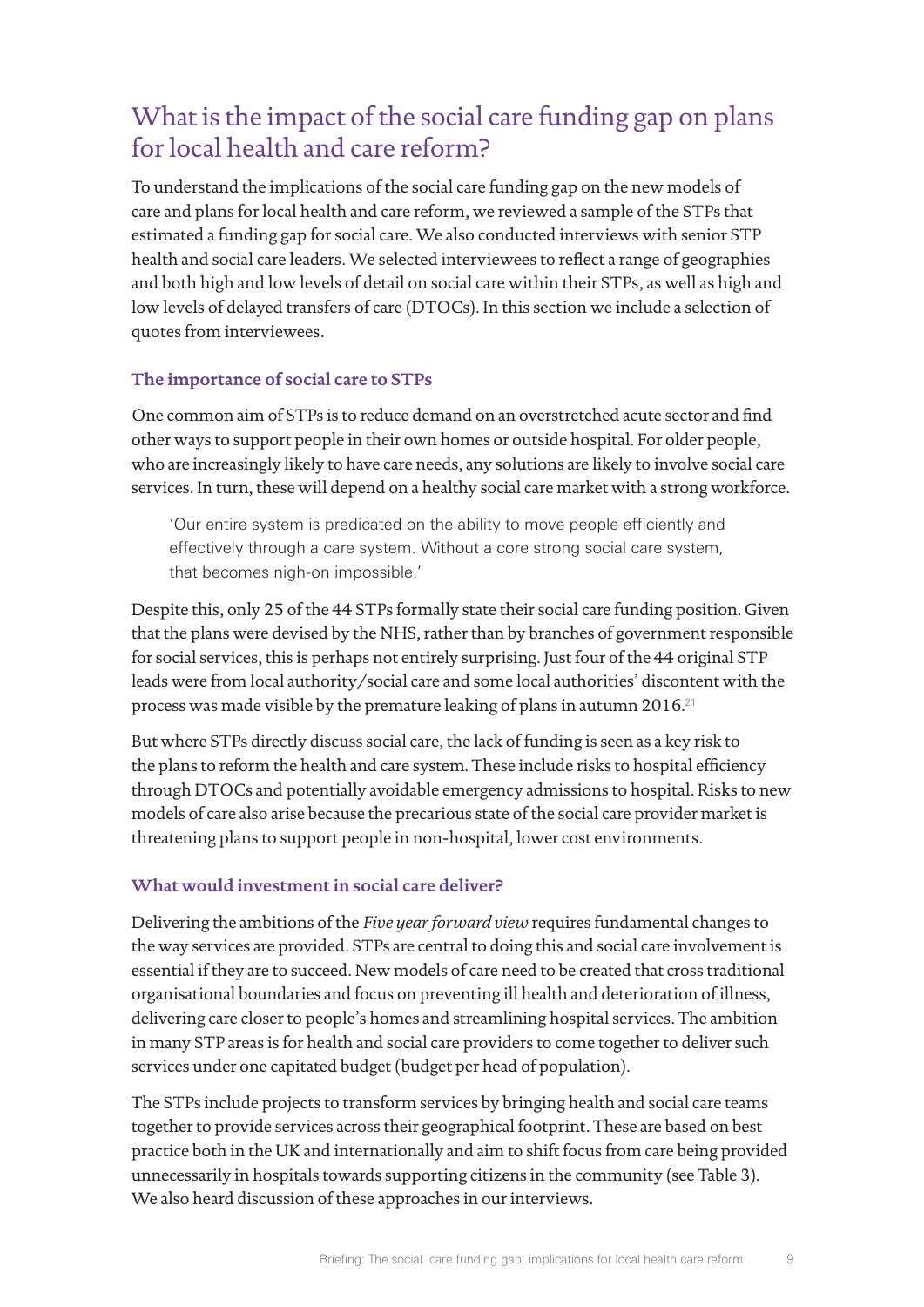#### **Improving care in the community**

**Integrated community multidisciplinary teams:** Teams centred around primary and community services that focus on preventing avoidable admissions and providing care closer to home through multidisciplinary needs assessment and care planning/delivery.

These teams use risk stratification tools to identity those with the most need. Having social care professionals as members of the team is crucial to ensure the full care needs of the patients assessed are understood and planned for.

- **Domiciliary workforce development:** Developing the skills of domiciliary care workers in the community to improve continuity of care and coordination for patients, as well as enabling the care workforce to provide a broader range of care support. This reduces the burden on community nursing and avoids duplication. In some areas this draws on learning from the Buurtzorg model of care.<sup>[22](#page-13-21)</sup>
- **Enhanced health in care homes:** Enhanced provision of health care in care homes, following good practice from vanguard sites in the new care models programme.<sup>23</sup>

This includes aligning primary care teams with care homes and increasing the frequency of rounds to assess the needs of patients. This requires sustained engagement from care home managers and staff to prepare for, participate in and implement actions following the visits, working closely with the clinical teams, residents and their families. It therefore requires a stable workforce and sufficient care home provision.

Other service developments include improving the process for when residents do require emergency admission – including ensuring immediate and enhanced information is provided to hospitals to improve residents' care while they are a hospital inpatient, decreasing their length of stay.

#### **Better transitions of care and recovery**

• **Improved hospital discharge and reablement:** Bringing social care discharge coordinators from local authorities to work with hospital ward teams to ensure that the most appropriate care packages are discussed at an early stage with patients and their families.

This supports early identification of patients who need care packages and ensures that the most appropriate reablement approach is put in place. It avoids unnecessary discharge delays and maximises patients' chances of avoiding readmission.

**Improved community bed-based care:** Models that improve the coordination of care between hospital care, short-stay intermediate care beds and care at home. This includes multidisciplinary rounds from health professionals and social workers working with patients and their families to ensure patients are being provided with care in the most appropriate setting for their needs.

An important element in this process is the provision of short-stay intermediate care beds, which, through the delivery of rehabilitation and social support, help to improve a patient's independence, thus reducing their long-term care requirements. The availability of intermediate care beds and staff are crucial for this.

#### **Providing crisis support and preventing unnecessary hospital admission**

• **Rapid response crisis and recovery services:** Rapid response services in the community that prevent those with long-term health needs going into hospital and supports those recently discharged from hospital with their recovery.

These teams usually respond within four hours, 24 hours a day, to provide assessments and put in place immediate crisis support. They then work to coordinate a longer-term plan for these patients. Social workers are core to these teams, as is the flexibility in the domiciliary care sector to provide increased support at short notice to prevent hospital admission.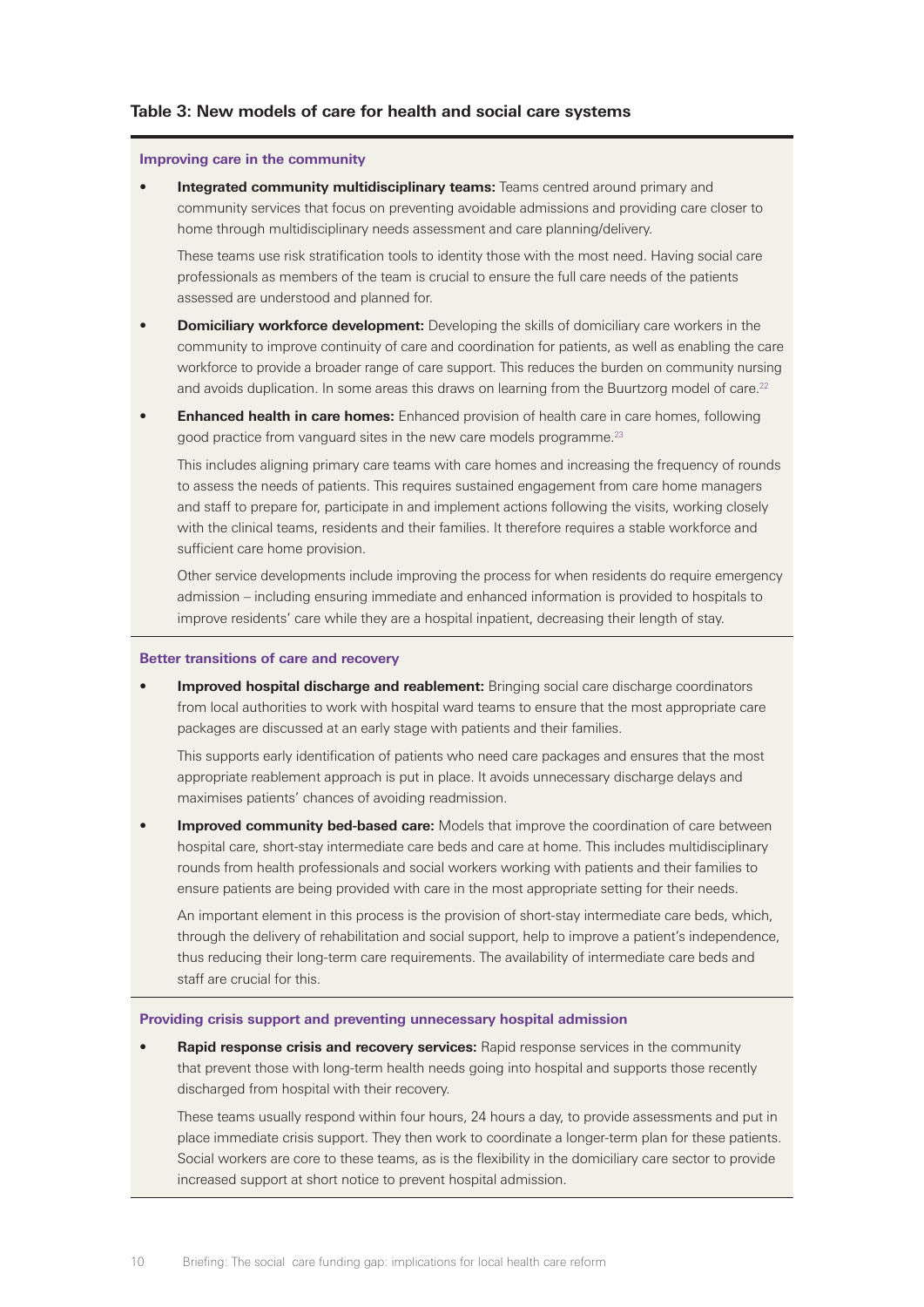Worryingly, some interviewees suggested that the figure for the social care funding gap included in their STP was likely an underestimate or, at best, based on the optimistic assumption of maintaining current levels of care rather than meeting future demand in 2020/21. Some interviewees reported that they felt local authorities in their area may have underplayed the scale of the gap for fear of political repercussions, or used reserves to conceal the real scale of the shortfall.

'It's a gap that is masked to a degree by both planned and unplanned use of council reserves.'

Another common theme in the interviews was the impact of wider cuts to local authority services. A 37% reduction in funding to local government over the past six years<sup>[24](#page-13-23)</sup> means that many local authorities have been forced to scale back community-based prevention schemes or reduce spending on sectors, such as housing, that are important determinants of health.\*

'The preventative services, carer support services, they're getting squeezed. That's harder to map in terms of direct consequences, but it's going to have an impact.'

The sharp increases in DTOCs have been reported as an obvious symptom of pressure on social care. But low rates of DTOCs in an area do not signal the absence of a social care problem. A senior leader from an area with some of the lowest DTOCs in the country attributed this to a surplus of care home beds due to a depressed property market. This meant a better performance than in other localities within their STP on delayed transfers, but they were concerned about emergency admissions rising because of lack of care in people's homes.

'In terms of delayed discharges we've always been quite low… but here the impact now is at the front end, so people going in to hospital. Just because they've got no other mechanism of support closer to home. We have increasing A&E attendance, and a higher than you'd expect level of admissions.'

The limitation of DTOC figures only reflecting the 'back door' of the acute sector was discussed by all those we spoke to. They were clear that the social care position contributed to the 'front door' of emergency hospital admissions but described the challenges in capturing this accurately due to the difficulties in assessing unmet social care needs (eligible or ineligible), data availability and linking data.

## **Impact on plans for transformation**

Our interviewees saw a well-funded social care sector as vital to improving services, rather than just standing still. Additional funding for transformation was described as essential for scaling and spreading improvements, such as the examples presented in Table 3.

'If we had more investment we could deliver the smarter solutions faster at much more pace…'

'We're trying to make all these things happen, but they're at a micro level rather than macro. They're small scale and they're slow. What we'd do if we had some more money is that we'd upscale it, we'd do it faster and far more comprehensively than we're able to do currently.'

For more details on determinants of health, see: www[.health.org.uk/publication/healthy-lives-people-uk](http://www.health.org.uk/publication/healthy-lives-people-uk)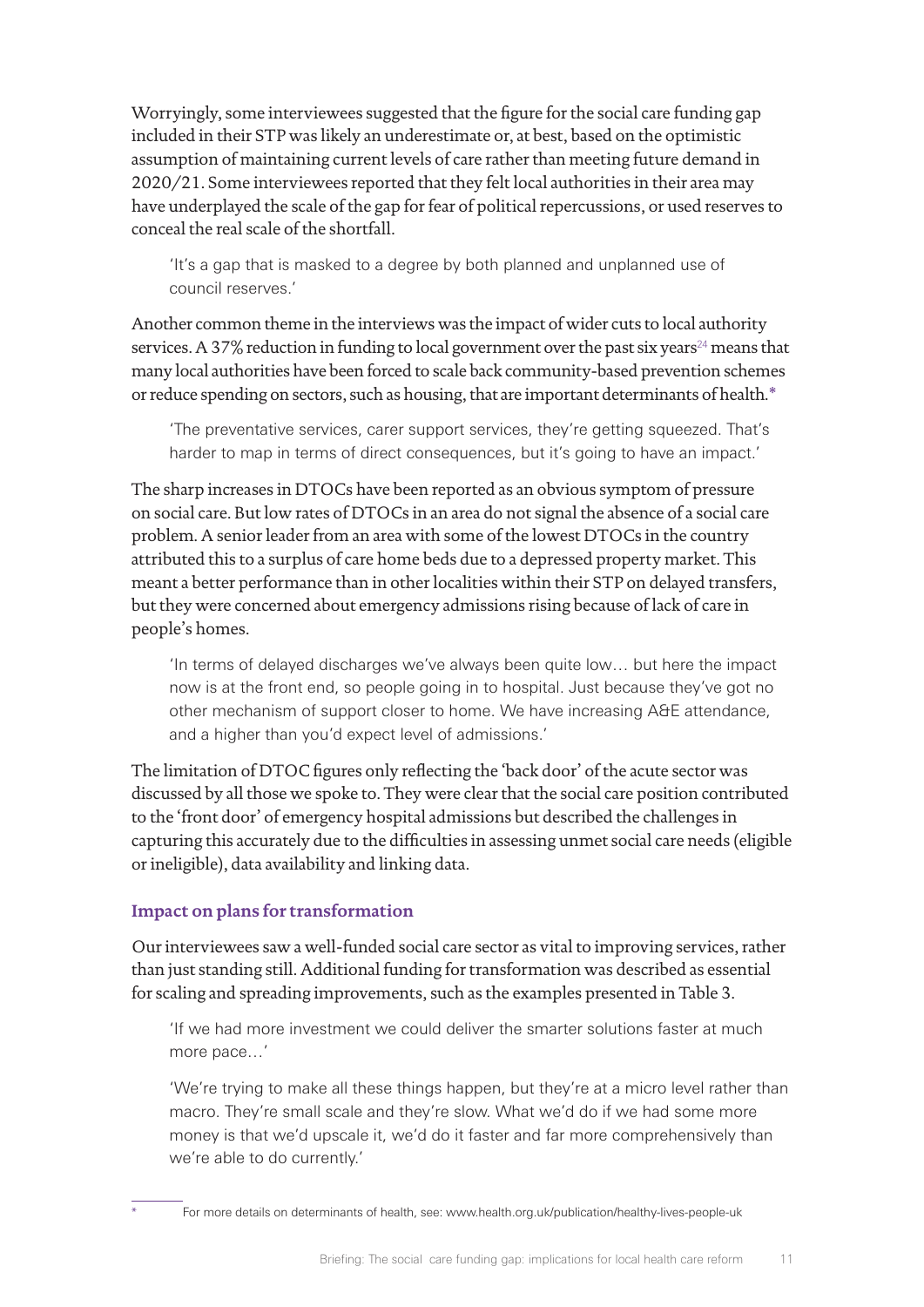But STP leaders acknowledged that there was an immediate need to stabilise the social care position before some of the more ambitious plans could be realised. Recent use of BCF money to cover existing deficits rather than enable transformation was a theme brought out in our interviews. In addition, a recent National Audit Office report found that, of the £2.1bn NHS Sustainability and Transformation Fund for 2016/17, £1.8bn was allocated to covering NHS deficits rather than transformation.<sup>[25](#page-13-24)</sup>

'Here in (…) actually that resource is needed to support the adult social baseline, so in effect through our BCF at the moment, health is putting £8.5m into the adult social care baseline to keep the current service going.'

Adequate funding will also take time to reverse the damage done by consecutive years of cuts to provider fees and the impact on the social care workforce. STP leaders spoke of care home providers handing back contracts and closing beds, and of the extreme difficulty of finding domiciliary care providers, particularly in rural areas.

## **Prospects for future joint working**

The financial crisis has effectively brought health and social care together in some STPs.

'I've worked [here] for 20 years and I've never seen us so aligned as we are now. If you're all looking over the same cliff edge into the abyss, you have a different set of conversations.'

But in other areas, the pressures were leading some organisations to act in isolation. For example, we heard that, where there had been a lack of collaboration between health and social care partners, some NHS-led discharge to assess and care brokerage schemes were leading to unhelpful competition over prices, beds and domiciliary care within a limited provider market.

'I think that we've seen lots of differential policies around things like discharge to assess that have been well meaning but tactical rather than collectively strategic.'

Some interviewees told us health care organisations were reluctant to come together with social care in joint financial arrangements, because they did not want to take on further financial risk in addition to their own deficits. We heard of new organisational models that had stalled or stopped due to such risks.

Overall, the senior STP leaders we spoke to were clear that without a significant funding increase the social care position is unsustainable.

'We're all looking over the same cliff edge. Some organisations might go over the edge marginally before others, but even if one of the smaller organisations went over, the impact on the rest of the system is huge and then we'd all go over together.'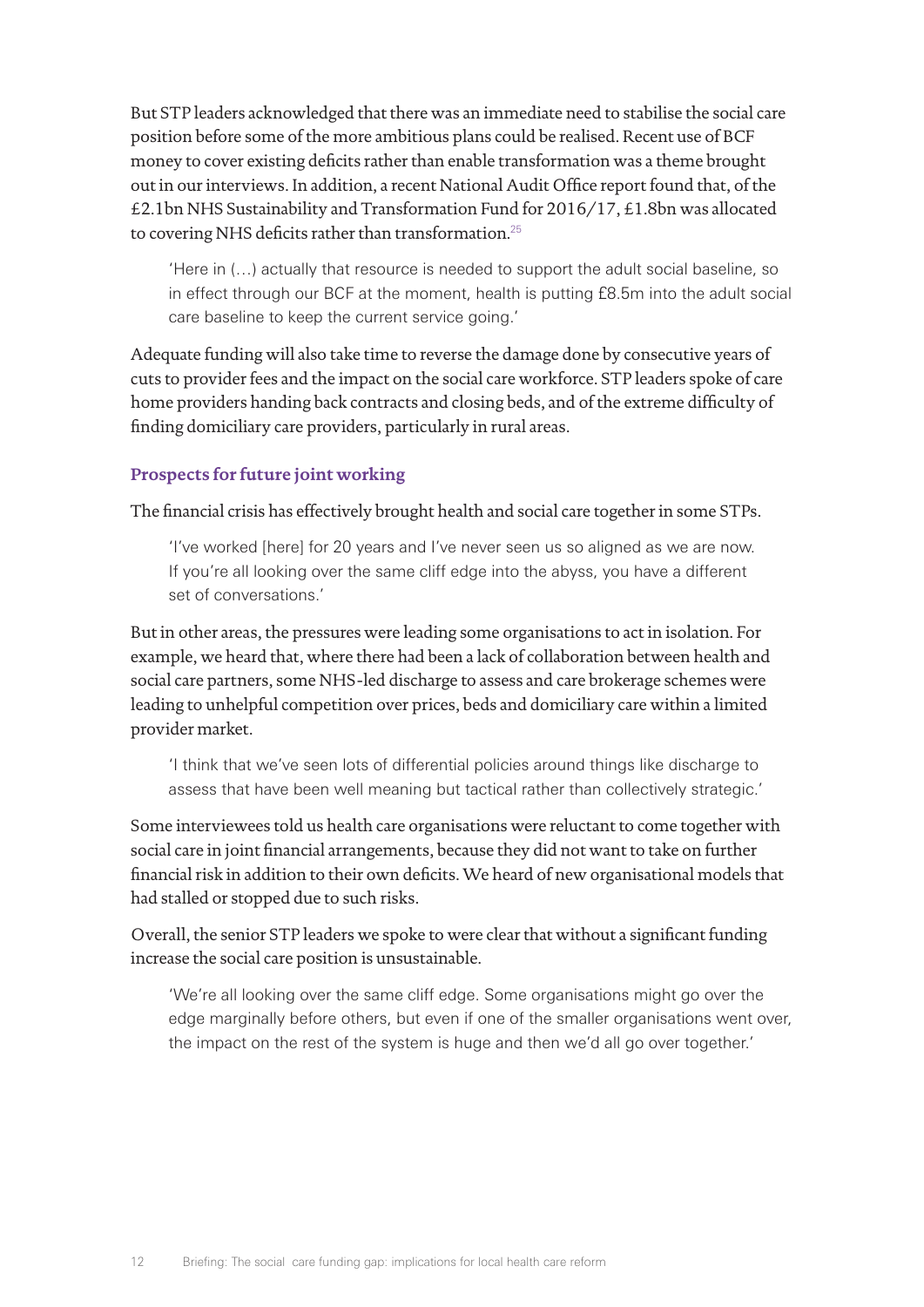# Conclusion

The very visible stresses in England's A&E departments and hospitals have captured the attention of the public and politicians over the past few months. There is growing awareness that the ragged state of social care is playing an important role in those pressures.

Viewing the importance of social care through the lens of potential impact on delivery of STPs, as we have done in this briefing, is only part of the story. The government needs to fill the social care funding gap, first and foremost, because it is the right thing to do for all the people who otherwise struggle to live their lives with even a minimum of dignity and independence. It is an essential service in its own right.

But it is also inescapable that the impact of the social care funding gap has started to bleed out across the wider system, and that much-needed changes to the NHS will be almost impossible unless that gap is addressed. Six years of cuts to local authority budgets have been managed by reducing fees to social care providers, resulting in an increasingly indebted and unstable provider market. Added to this are workforce pressures: the introduction of the 'national living wage' is vital to improve the working lives of care workers but will not immediately reverse the problems that providers have had in recruiting and retaining staff to care for an increasingly frail population. Providing social care is demanding work for comparatively low wages.

The vision contained in many STPs – of much more effort on preventing ill health and deterioration of illness, of care delivered closer to people's homes, of streamlined hospital and specialised care delivered to the right people at the right time – will be impossible without a vibrant social care sector. As we learned in our interviews and analysis of STPs, a starved social care sector has made collaboration and innovation very challenging across England.

Based on local STPs, social care faces a funding gap of £2bn in 2017/18. This is consistent with analysis from The King's Fund, Health Foundation, Nuffield Trust and ADASS. Despite the additional funding earmarked for social care from the council tax precept and BCF, there is a funding shortfall projected for the rest of this decade. Additional funding is needed urgently but that funding must also be sustained.

Any additional funding from government therefore needs to do two things. It must backfill the social care funding gap and restore support to the thousands of people who have fallen out of the public social care system. But it must also be sufficient to allow local authorities and social care providers to engage fully in the service redesign that's needed in local areas to underpin new models of care.

The gap in social care can no longer be ignored: it puts unacceptable pressure on those requiring care and their families, as well as on staff in both social care and the NHS. But it also risks unravelling the STPs and their ambitions to put health and care services on a more sustainable footing.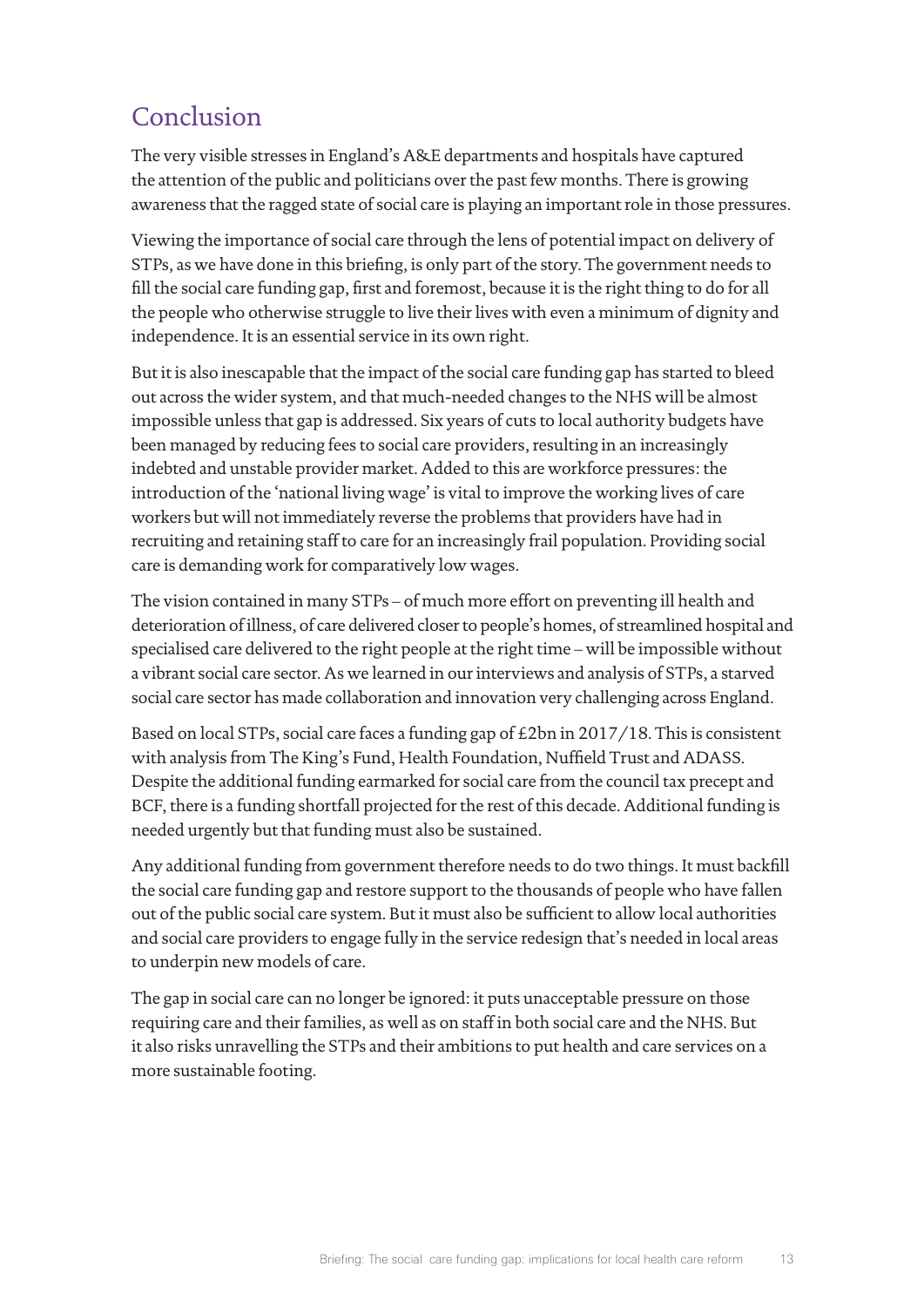#### <span id="page-13-1"></span><span id="page-13-0"></span>**References**

- 1. Health Foundation. *Health Foundation responds to Q3 financial performance report*. 20 February 2017. Available from: [www.health.org.uk/news/health-foundation-responds-q3-financial-performance-report](http://www.health.org.uk/news/health-foundation-responds-q3-financial-performance-report)
- 2. Ham C, Alderwick H, Dunn P, McKenna H. *Delivering sustainability and transformation plans: From ambitious proposals to credible plans*. London: The King's Fund; 2017. Available from: [www.kingsfund.org.uk/publications/](http://www.kingsfund.org.uk/publications/delivering-sustainability-and-transformation-plans ) [delivering-sustainability-and-transformation-plans](http://www.kingsfund.org.uk/publications/delivering-sustainability-and-transformation-plans )
- <span id="page-13-2"></span>3. National Audit Office (NAO). *Adult Social Care in England: Overview*. NAO; 2014. Available from: [www.nao.org.](http://www.nao.org.uk/report/adult-social-care-england-overview-2) [uk/report/adult-social-care-england-overview-2](http://www.nao.org.uk/report/adult-social-care-england-overview-2)
- <span id="page-13-3"></span>4. Nuffield Trust, Health Foundation, The King's Fund. *The Autumn Statement: Joint statement on health and social care*. 2016. Available from: [www.health.org.uk/publication/autumn-statement](http://www.health.org.uk/publication/autumn-statement )
- <span id="page-13-4"></span>5. Adult Social Care Statistics Team, NHS Digital. *Personal Social Services Adult Social Care Survey, England*. NHS Digital; 2016. Available from:<http://content.digital.nhs.uk/catalogue/PUB21630>
- <span id="page-13-5"></span>6. Age UK. *Briefing: Health and Care of Older People in England 2017*. Age UK; 2017. Available from: [www.](http://www.ageuk.org.uk/Documents/EN-GB/For-professionals/Research/The_Health_and_Care_of_Older_People_in_England_2016.pdf) [ageuk.org.uk/Documents/EN-GB/For-professionals/Research/The\\_Health\\_and\\_Care\\_of\\_Older\\_People\\_in\\_](http://www.ageuk.org.uk/Documents/EN-GB/For-professionals/Research/The_Health_and_Care_of_Older_People_in_England_2016.pdf) [England\\_2016.pdf](http://www.ageuk.org.uk/Documents/EN-GB/For-professionals/Research/The_Health_and_Care_of_Older_People_in_England_2016.pdf)
- <span id="page-13-6"></span>7. Humphries R, Hall P, Charles A, et al. *Social care for older people: Home truths*. London: The King's Fund; 2016. Available from: [www.kingsfund.org.uk/publications/social-care-older-people](http://www.kingsfund.org.uk/publications/social-care-older-people)
- <span id="page-13-7"></span>8. NHS Digital. *NHS Workforce Statistics - November 2016, Provisional statistics*. NHS Digital; 2017. Available from: [www.content.digital.nhs.uk/catalogue/PUB23277](http://www.content.digital.nhs.uk/catalogue/PUB23277)
- <span id="page-13-8"></span>9. NHS Benchmarking Network. *National Audit of Intermediate Care Summary Report 2015: Assessing progress in services for older people aimed at maximising independence and reducing use of hospitals*. NHS Benchmarking Network; 2015. Available from: [www.nhsbenchmarking.nhs.uk/CubeCore/.uploads/NAIC/Reports/](http://www.nhsbenchmarking.nhs.uk/CubeCore/.uploads/NAIC/Reports/NAICReport2015FINALA4printableversion.pdf ) [NAICReport2015FINALA4printableversion.pdf](http://www.nhsbenchmarking.nhs.uk/CubeCore/.uploads/NAIC/Reports/NAICReport2015FINALA4printableversion.pdf )
- <span id="page-13-9"></span>10. Health & Social Care Information Centre (HSCIC). *Health Survey for England 2014*. HSCIC; 2015. Available from:<http://content.digital.nhs.uk/catalogue/PUB19295>
- <span id="page-13-10"></span>11. Jarrett T. *The care home market (England). Briefing Paper Number 07463*. House of Commons Library; 20 February 2017. Available from: [http://researchbriefings.parliament.uk/ResearchBriefing/Summary/CBP-](http://researchbriefings.parliament.uk/ResearchBriefing/Summary/CBP-7463#fullreport)[7463#fullreport](http://researchbriefings.parliament.uk/ResearchBriefing/Summary/CBP-7463#fullreport)
- <span id="page-13-11"></span>12. United Kingdom Home Care Association (UKHCA). *The Homecare Deficit 2016. A report on the funding of older people's homecare across the United Kingdom*. UKHCA; 2016. Available from: [www.ukhca.co.uk/rates](http://www.ukhca.co.uk/rates)
- <span id="page-13-12"></span>13. HM Treasury. *Spending Review and Autumn Statement 2015*. London: The Stationery Office; 2015. Available from: [www.gov.uk/government/publications/spending-review-and-autumn-statement-2015-documents](http://www.gov.uk/government/publications/spending-review-and-autumn-statement-2015-documents)
- <span id="page-13-13"></span>14. Department for Communities and Local Government (DCLG). Core spending power – explanatory note. DCLG; 2016. Available from: [www.gov.uk/government/publications/core-spending-power-final-local-government](http://www.gov.uk/government/publications/core-spending-power-final-local-government-finance-settlement-2016-to-2017)[finance-settlement-2016-to-2017](http://www.gov.uk/government/publications/core-spending-power-final-local-government-finance-settlement-2016-to-2017)
- <span id="page-13-14"></span>15. Directors of Adult Social Services (ADASS). *ADASS Budget Survey 2016*. ADASS; 2016. Available from: [www.adass.org.uk/budget-survey-2016](http://www.adass.org.uk/budget-survey-2016)
- <span id="page-13-15"></span>16. Local Government Association. *Briefing: Debate on the Local Government Finance Settlement 2017/18*. 22 February 2017. Available from: [www.local.gov.uk/documents/10180/11607/LGA+Parliamentary+Briefing+-+](http://www.local.gov.uk/documents/10180/11607/LGA+Parliamentary+Briefing+-+ Local+Government+Finance+Settlement+Feb+2017.pdf/6629778b-ddfc-446f-ba2d-705b0da0f02f) [Local+Government+Finance+Settlement+Feb+2017.pdf/6629778b-ddfc-446f-ba2d-705b0da0f02f](http://www.local.gov.uk/documents/10180/11607/LGA+Parliamentary+Briefing+-+ Local+Government+Finance+Settlement+Feb+2017.pdf/6629778b-ddfc-446f-ba2d-705b0da0f02f)
- <span id="page-13-16"></span>17. NHS England. *View Sustainability and Transformation Plans (STPs)*. Available from: [www.england.nhs.uk/](http://www.england.nhs.uk/ stps/view-stps) [stps/view-stps](http://www.england.nhs.uk/ stps/view-stps)
- <span id="page-13-17"></span>18. Directors of Adult Social Services (ADASS). *Autumn Statement 2016 Representation by ADASS*. Available from: [www.adass.org.uk/autumn-statement-2016-representation-by-adass](http://www.adass.org.uk/autumn-statement-2016-representation-by-adass)
- <span id="page-13-18"></span>19. Local Government Association. *LGA Analysis: Council tax rises will not fix local government funding crisis*. 20 February 2017. Available from: [www.local.gov.uk/web/guest/media-releases/-/journal\\_](http://www.local.gov.uk/web/guest/media-releases/-/journal_content/56/10180/8256122/NEWS) [content/56/10180/8256122/NEWS](http://www.local.gov.uk/web/guest/media-releases/-/journal_content/56/10180/8256122/NEWS)
- <span id="page-13-19"></span>20. NHS England. *Five Year Forward View*. London: NHS England; 2014. Available from: [www.england.nhs.uk/](http://www.england.nhs.uk/ourwork/futurenhs ) [ourwork/futurenhs](http://www.england.nhs.uk/ourwork/futurenhs )
- <span id="page-13-20"></span>21. Thomas R. Exclusive: London STP considers cutting number of acute sites to three. *HSJ*. 8 September 2016. Available from: [www.hsj.co.uk/topics/service-design/exclusive-london-stp-considers-cutting-number-of-acute](http://www.hsj.co.uk/topics/service-design/exclusive-london-stp-considers-cutting-number-of-acute-sites-to-three/7010385.article)[sites-to-three/7010385.article](http://www.hsj.co.uk/topics/service-design/exclusive-london-stp-considers-cutting-number-of-acute-sites-to-three/7010385.article)
- <span id="page-13-21"></span>22. Royal College of Nursing (RCN). *The Buurtzorg Nederland (home care provider) model: Observations for the United Kingdom (UK), Updated edition*. RCN; 2015. Available from: [www.rcn.org.uk/about-us/policy](http://www.rcn.org.uk/about-us/policy- briefings/br-0215)[briefings/br-0215](http://www.rcn.org.uk/about-us/policy- briefings/br-0215)
- <span id="page-13-22"></span>23. NHS England. The framework for enhanced health in care homes. NHS England; 2016. Available from: [www.england.nhs.uk/wp-content/uploads/2016/09/ehch-framework-v2.pdf](http://www.england.nhs.uk/wp-content/uploads/2016/09/ehch-framework-v2.pdf )
- <span id="page-13-23"></span>24. Social Mobility Commission. *State of the Nation 2016: Social Mobility in Great Britain*. London: The Stationery Office; 2016. Available from: [www.gov.uk/government/publications/state-of-the-nation-2016](http://www.gov.uk/government/publications/state-of-the-nation-2016)
- <span id="page-13-24"></span>25. National Audit Office (NAO). *Health and Social Care Integration. Report Number: HC1011*. NAO; 2017. Available from: [www.nao.org.uk/report/health-and-social-care-integration](http://www.nao.org.uk/report/health-and-social-care-integration)